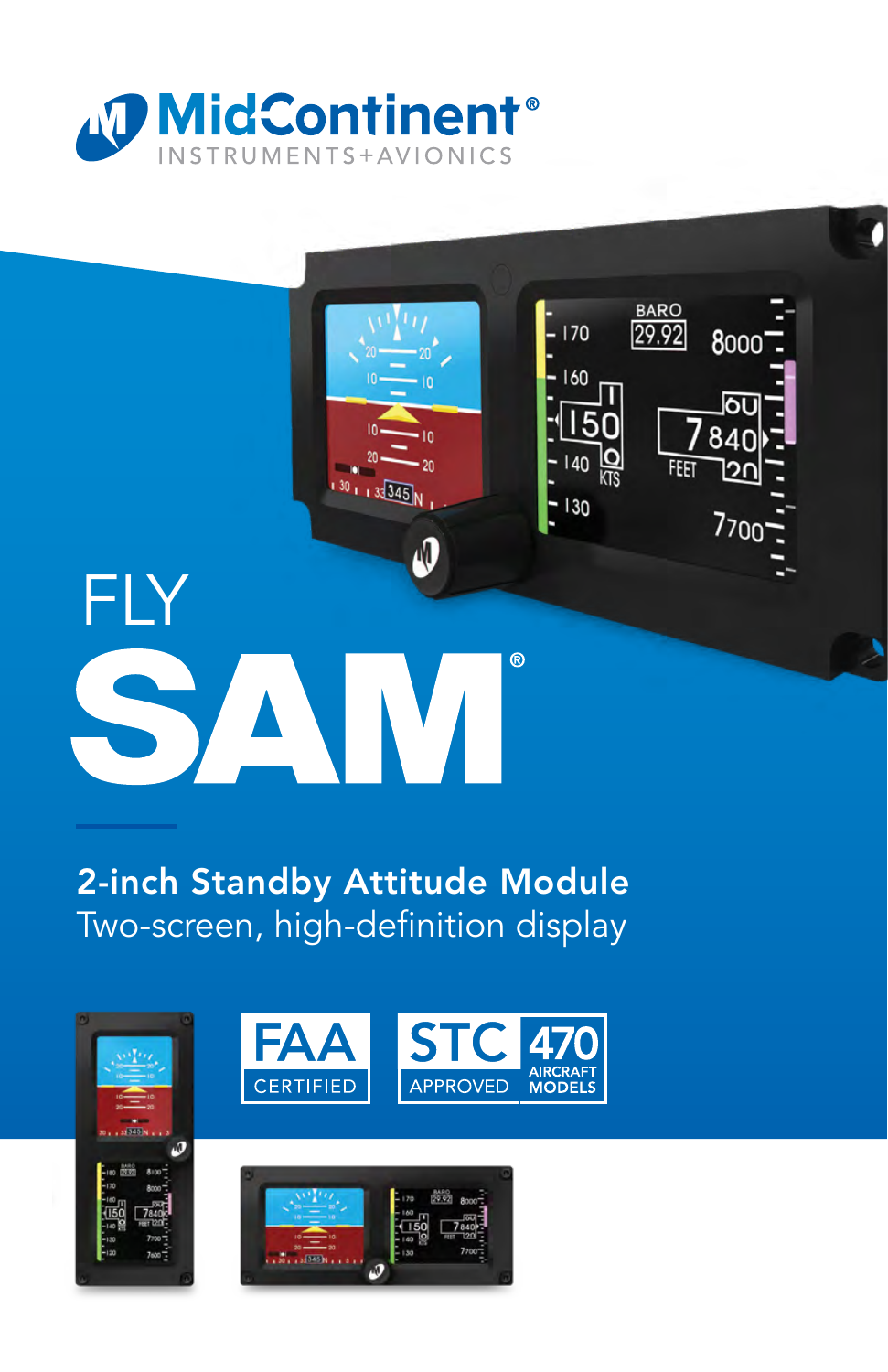#### All-in-one Capability

- + Attitude
	-
	- + Airspeed + Vertical trend
- + Altitude + Slip
- + Heading (via remote input)

#### Flexible Configurations

- Select horizontal or vertical orientation
- + Automatic and manual dimming controls
- + Lighting curves
- + Standard or metric airspeed and barometric pressure display
- + Aircraft-specific airspeed range markings
- + Static Source Error Correction (SSEC)

#### User-friendly Interface

- + Intuitive menu structure
- + Single-knob display and menu control
- + Smooth, high-definition graphics
- + Two screens with extra-wide viewing angles
- + Standard USB, field-upgradeable software

#### Lasting Power

- + 10–32 VDC power input
- + Field-replaceable battery delivers over one hour of emergency power, 10-year life

#### Quality Assured

- + Two-year or 2,000-hour warranty
- Designed and built in Wichita, Kansas, USA

#### Only 1.6 lbs (0.73 kg)

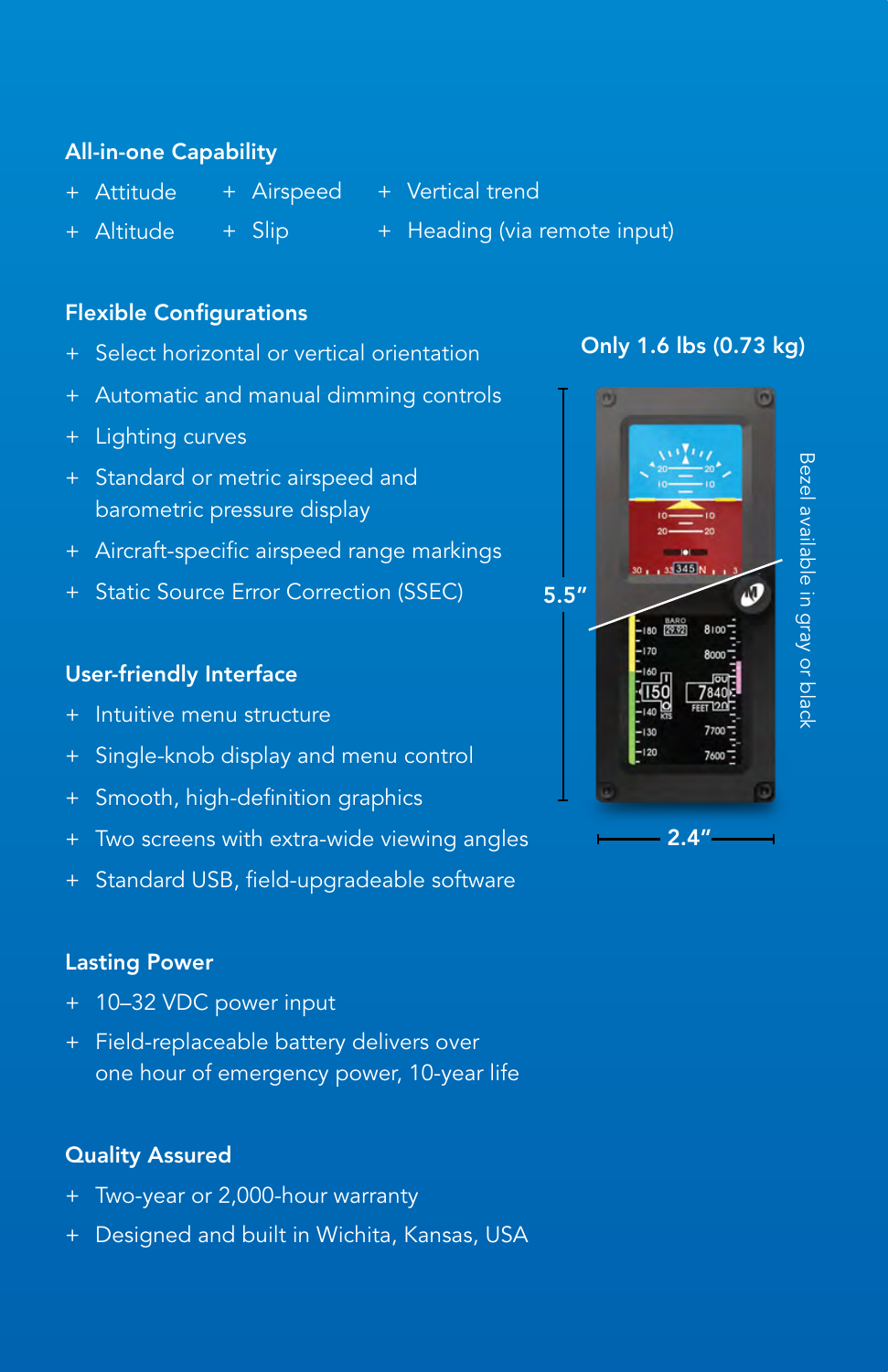

## COMPACT. FLEXIBLE. ADVANCED.

SAM® is the first certified primary/secondary indicator to display attitude, altitude, airspeed, slip, vertical trend, and heading information in an advanced, 2-inch format.

Trusted by leading aircraft manufacturers, SAM delivers an easy-to-fit, compact design with selectable horizontal and vertical orientation, ensuring a perfect fit within any panel. The easy-to-interpret, two-screen display features high-definition graphics and extra-wide viewing angles. And a rechargeable internal battery keeps SAM fully operational in the event of electrical power failure.